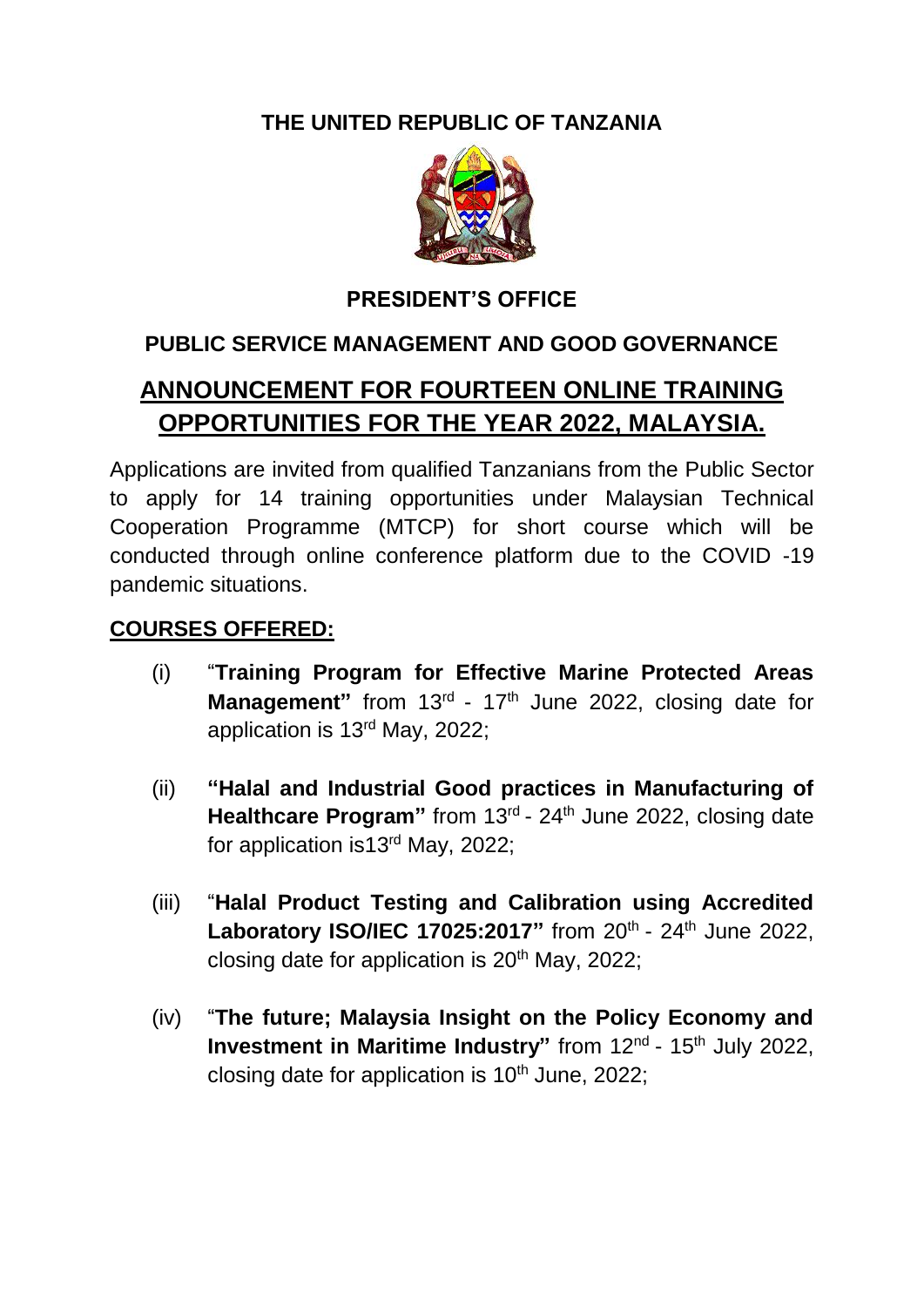- (v) "**Driving the Construction Industry Post Pandemic Period"** from 23<sup>rd</sup> - 27<sup>th</sup> May 2022, closing date for application is 22<sup>nd</sup> April, 2022;
- (vi) "**Mixed Development Sharing success stories and Best Practices**" from 30<sup>th</sup> May - 03<sup>rd</sup> June 2022, closing date for application is 29th April 2022;
- (vii) "**Training Program for Effective Marine Protected Areas**  Management" from 04<sup>th</sup> - 08<sup>th</sup> July 2022, closing date for application is 03rd June 2022;
- (viii) "**Development of Physical Infrastructure in Malaysia"** from  $15<sup>th</sup>$  - 19<sup>th</sup> August 2022, closing date for application is 14<sup>th</sup> July 2022;
- (ix) "**Pandemic Risk Reduction and Management"** from 22nd 26<sup>th</sup> August 2022, closing date for application is 21<sup>st</sup> July 2022;
- (x) "**Best Practices for Health, Safety and Environment (HSE) and Maintenance Excellence in Oil and Gas Industry"** from 09<sup>th</sup> - 13<sup>th</sup> May 2022 and from 18<sup>th</sup> - 22<sup>nd</sup> 2022, closing date for application is  $08<sup>th</sup>$  April and 17<sup>th</sup> June 2022 respectively;
- (xi) " **The Administration of National Halal Certification Body"** from 08<sup>th</sup> - 12<sup>th</sup> August 2022, closing date for application is 08<sup>th</sup> July, 2022.
- (xii) "**Managing Global Talent in Oil and Gas Industry"** from 27th - 30<sup>th</sup> June and from 19<sup>th</sup> - 22<sup>nd</sup> September 2022, closing date for application is  $27<sup>th</sup>$  May, and 19<sup>th</sup> August 2022;
- (xiii) "**Introduction to Petroleum Technology"** from 22nd 26th August 2022, closing date for application is 21<sup>st</sup> July, 2022;
- (xiv) "Certified Penetration Tester" from 14<sup>th</sup> 17<sup>th</sup> and from 20<sup>th</sup> - 21<sup>st</sup> June 2022, closing date for application is 13<sup>th</sup> May, 2022.